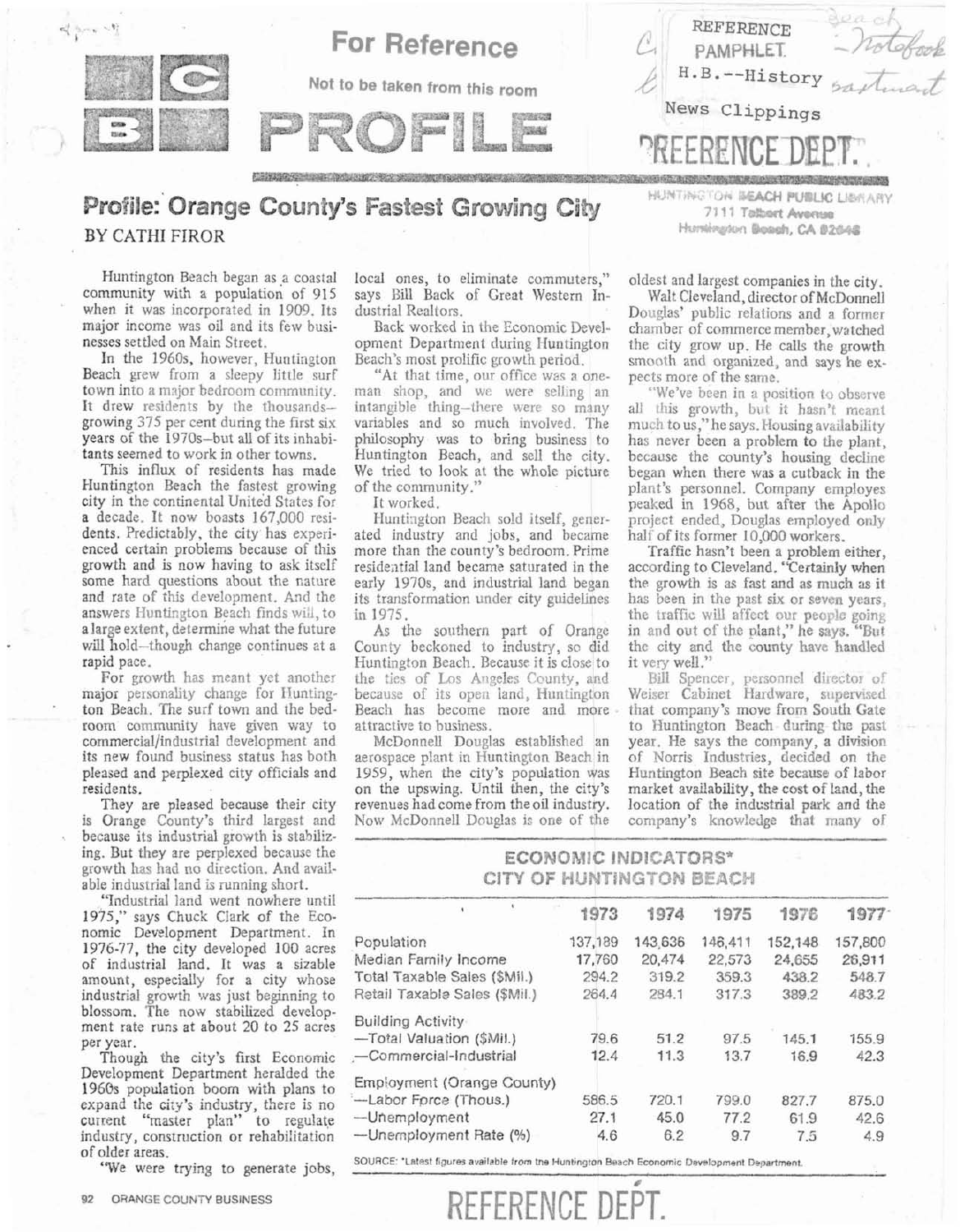

HUNTINGTON BEACH today (below) and as it looked in 1957-a city once dominated by surfing and oil derricks is now filling rapidly with sophisticated industrial development.



its employes already lived in Orange County.

Weiser is already one of the city's top employers.

Part of an ever continuing stream of business and industry into the city, Weiser was received well by officials and the public. Workers from Los Angeles and from North Orange County are picked up by company buses at<br>several places, and Spencer says, "Compared to South Gate, the traffic is great."

At the same time industry was expanding, new malls were being constructed and building permits were jumping from zero to 100,000 in a single year, the downtown section of Huntington Beach was deteriorating. Surf shops and thrift shops took over-though some of

> "Huntington Beach is an enigma-a land saturated with industry and people that longs for more."

the older businesses stayed.

One of them was a gasoline station owned by Ted Bartlett, a city council member off and on for the past 20 years and a long-time member of the chamber of commerce. Retired in January, 1979, Bartlett remembers the city's growth during the 30 years he watched its personality change.

"All over the United States the inner cities were struggling to rehabilitate," he says. "People were moving to the suburbs. It was no different here. We tried to get Housing and Urban Development grants (for rehabilitation) but when you're dealing with individual landowners, you fall flat.

"The people downtown are surviving -they're happy that way."

Bartlett has seen master plan after master plan in the city government-but none of them have lasted, or worked.

"They're all working towards different plans," he says. "The builders would like to see a master plan, but they keep on building what they want to build.

The need for such a plan is clear to people such as Bartlett, who have seen the city grow from a hodgepodge surf town to the sprawling community it is today. The continuing high rate of population growth, the national issues of inflation and gasoline shortages, and industrial and commercial concerns underline the seriousness of the city's indecision.

"There is a great deal of commercial and industrial growth going on," Bartlett says. "They (businesses) come here for

MAY/JUNE 1979 93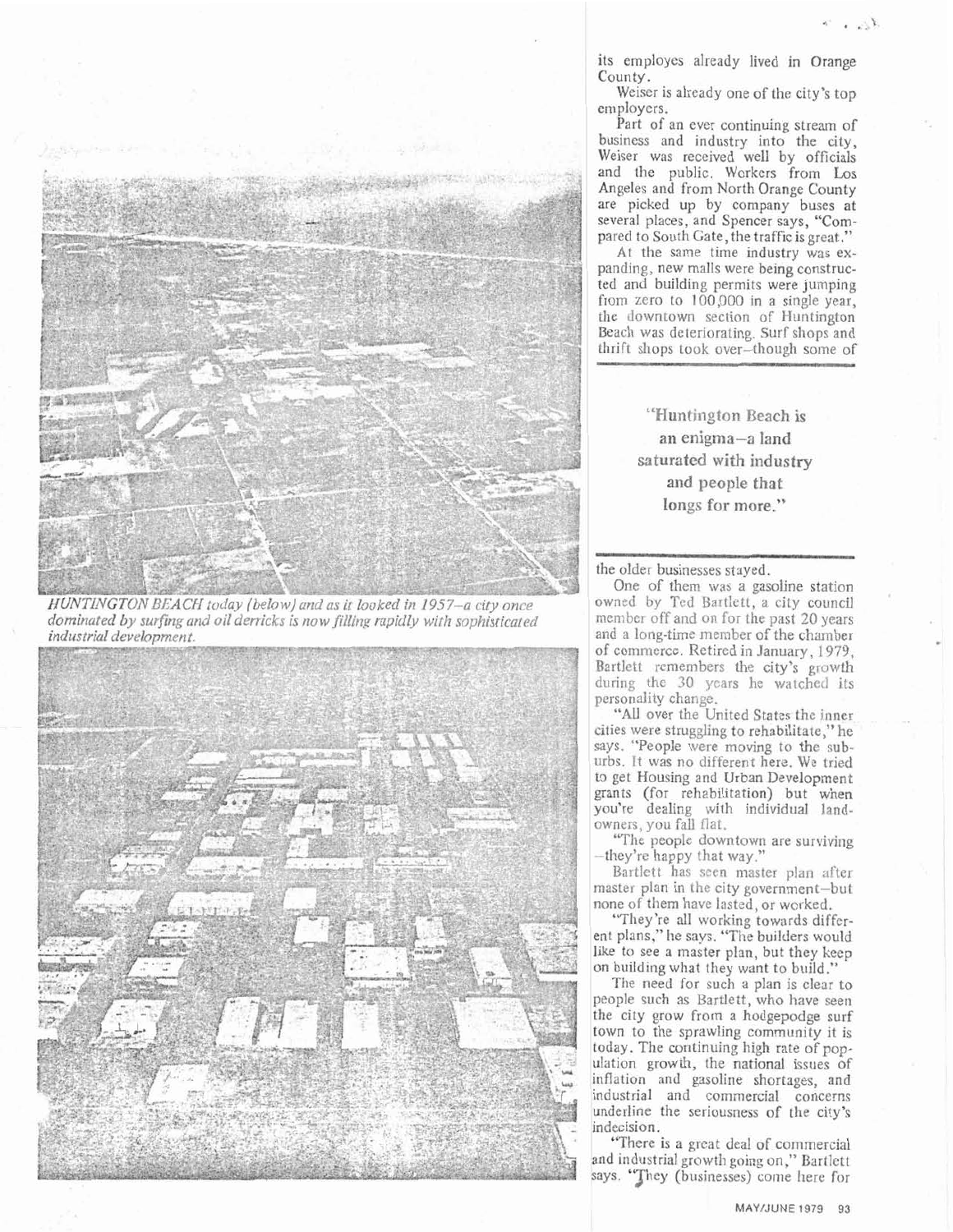the people and for the growth. Our area is almost smog free because of the Catalina Channel, and they come for that, too.

"But business expands too much everywhere. The dollar is up now, so you see three or four new shopping areas come up, of fairly good size, and it just spreads."

Bill Reed, public information officer for the city, has also seen Huntington Beach grow up; his view of city management is inore positive.

"Two things amaze me about this city's growth.The first is that jt has been so orderly. Industrial and housing tracts have sprung up, and there is no big game of 'catch up' to be played. There is no backlog of streets to be built and relatively no sewer problems. And during all this time the city staff has been small. They began with practically a skeleton crew of 400 in 1960. By 1968 they had 800 employes. <sup>I</sup>

"The second thing is that the growth has been diverse. There are large industrial parks in the central corridor and **ih**  the northern sections, and oil is still a big industry. The oil companies have held land along the coast in a reserve. The growth has slowed down now, though population growth has been steady over the years.'

The city government is determined to maintain consistent industrial and commercial growth as well-to use the city's space wisely and to gain the rnaximum share of federal and state revenues.

But there are two problems.

The first is the lack of a long range plan.

The second is budget cuts resulting from Proposition 13. Subsidies from Huntington Beach's extensive property taxes were pared down and the city staff was cut back. The city council is currently giving high priority to the proposition's fiscal impact.

Meanwhile, the preoccupied city government is not addressing the problem of industrial growth planning. Eighty-five per cent of Huntington Beach's land is developed. "Now we face the problem of continuing to develop the area," says Clark. "But we have nowhere to go."

The city has decided to allow industry to develop in the older sections of town-the central industrial corridor on Gothard Street between McFadden Avenue and the San Diego Freeway to Main Street, the heart of the original Huntington Beach, Lusk Industrial Park in Bolsa Chica is another concentration area, though the park there is almost fully developed.

"Because of Proposition **13,"** city staff member Clark says, "planning has become a luxury item for municipalities. Planning is occurring now more and more in the administration-they farm it out rather than having the staff do it ourselves. And hovr could we do it with no staff?"

Local government has been reluctant to give up local control over development. And funding from federal and state programs is not available to cities



**D0 ic!WVTQ** WN *Htlntir?gton* Reach *has declined since* **it** *was the* huh *01' city* activity **in** *tlze* **2950s** *{above). However,* **city** *council-mmclar~d redevelopment* **will** *update the area.*